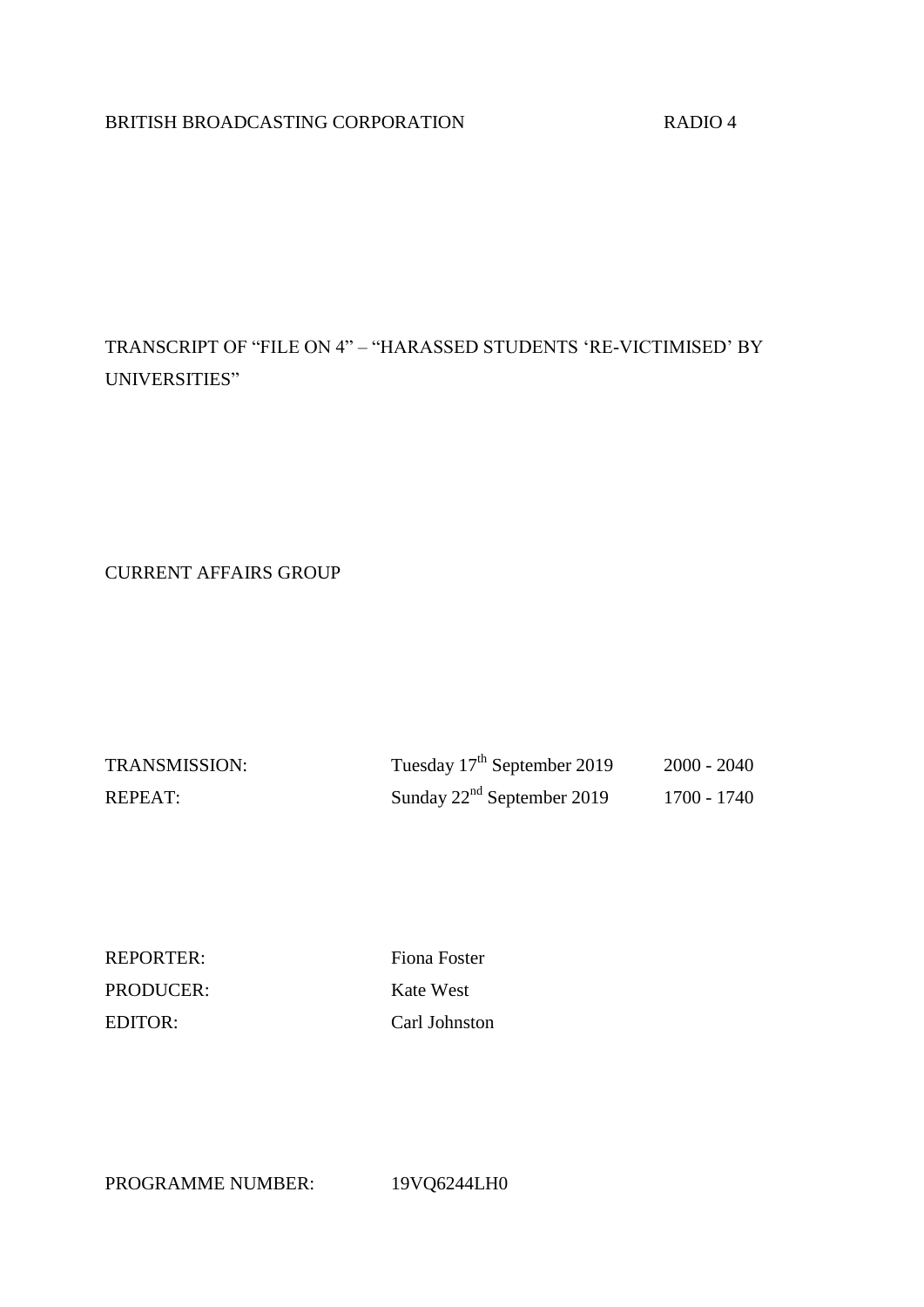# THE ATTACHED TRANSCRIPT WAS TYPED FROM A RECORDING AND NOT COPIED FROM AN ORIGINAL SCRIPT. BECAUSE OF THE RISK OF MISHEARING AND THE DIFFICULTY IN SOME CASES OF IDENTIFYING INDIVIDUAL SPEAKERS, THE BBC CANNOT VOUCH FOR ITS COMPLETE ACCURACY.

# "FILE ON 4"

| Transmission: | Tuesday 17 <sup>th</sup> September 2019 |
|---------------|-----------------------------------------|
| Repeat:       | Sunday $22^{nd}$ September 2019         |
|               |                                         |
| Producer:     | <b>Kate West</b>                        |
| Reporter:     | Fiona Foster                            |
| Editor:       | Carl Johnston                           |

# ACTUALITY AT GRADUATION

| GIRLS:                                                   | Three, two, one $-$ wooooo!                          |
|----------------------------------------------------------|------------------------------------------------------|
| GIRL:                                                    | One more time, please.                               |
| WOMAN:                                                   | Do you want me to zoom in? Let me turn it this way.  |
| <b>FOSTER:</b><br>that perfect shot for the mantelpiece. | It's graduation day and everyone's trying to capture |
| WOMAN:                                                   | Yeah, smile, lovely lady.                            |

MUSIC – LIVE BAND

FOSTER: Groups of students wearing black caps and gowns are gathered around the campus, chatting excitedly over the sound of the band. And just like the thousands of others attending these ceremonies up and down the country this summer, Aleysha's family are brimming with delight at her achievement.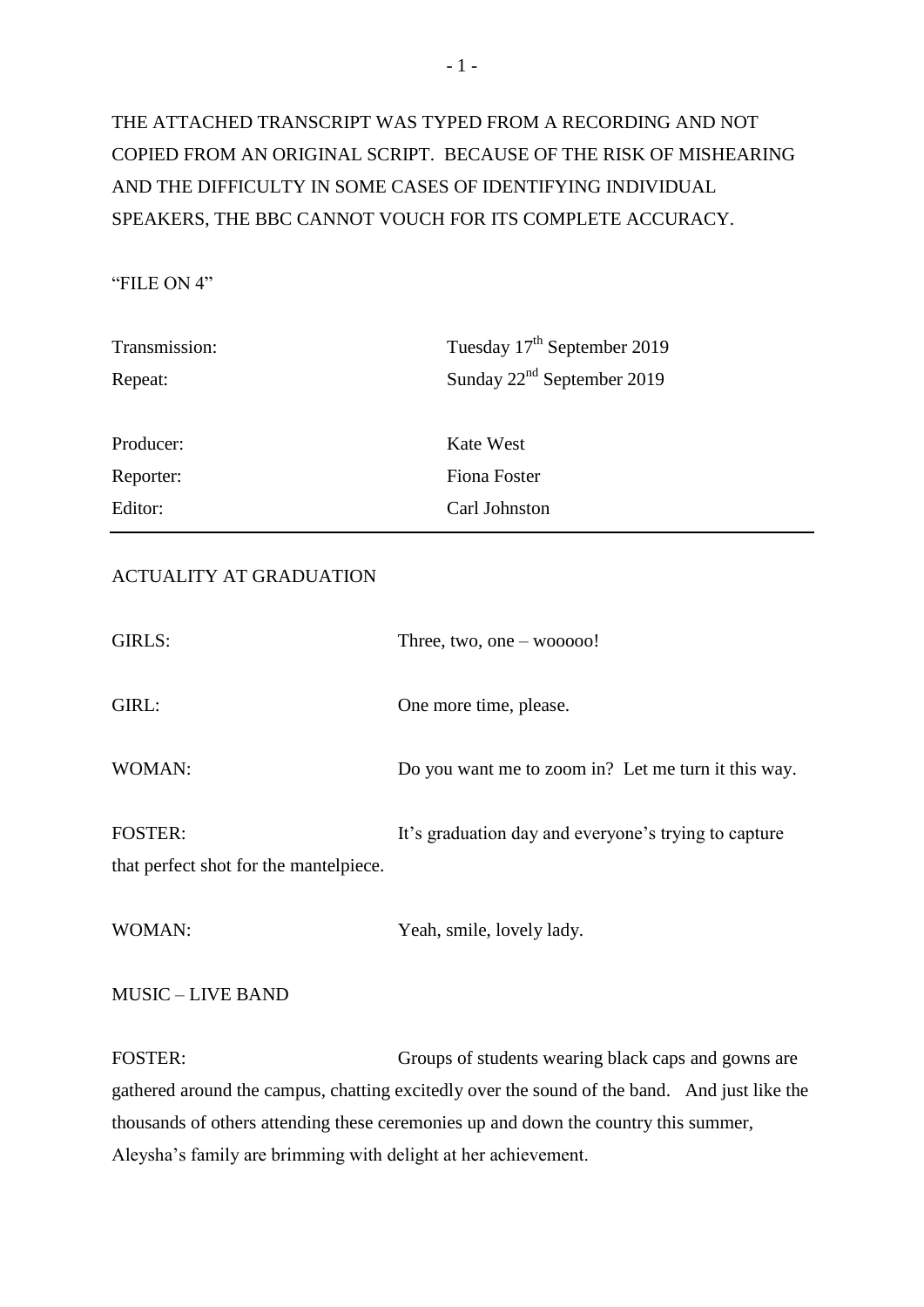ALEYSHA'S MUM: Really proud. It's been challenging, but she's done it. You know, many people decide to give up, but she's persevered. We'll always be proud of her - she's just a beautiful, beautiful young lady, inside and out.

#### ACTUALITY OF CAMERA SHUTTER

ALEYSHA: It's weird looking at, like, pictures. Obviously it's such a memorable day, so they'll be for life.

FOSTER: But this picture perfect moment and Aleysha's big smile for her mum don't tell the whole story. I'll start by saying that Aleysha's not her real name. We've changed it to protect her identity. And although she's been looking forward to graduating, it's partly because she can't wait to leave the University of Manchester.

ALEYSHA: Honestly, I wanted it over and done with. Everyone's like, regardless of what's happened, it's like, oh graduation's such a milestone like, you've finished uni, it's such an achievement, and I'm like yeah, yeah, okay, that's true but it doesn't feel like something to be celebrated. It just feels like, just get the day over and done with.

FOSTER: FOSTER: FOSTER: FOSTER: goodbye to a place that has given them their first taste of freedom. But for a number of students across the country, their supposedly carefree university years have been anything but. During her studies, Aleysha made two complaints to her university about other students. One was for sexual assault, the other was for rape.

ALEYSHA: It just felt like everything in my room is different. I remember it smelling of him so strongly and I just did a deep clean. I washed my bedding, I had a shower, I scrubbed myself and then I got ready and I left. And I walked all the way to the city centre and all the way back, and the sun was coming up and I acted like it was a new day. I acted like everything was fine.

FOSTER: And what did you decide to do about it? Did you think about going to the police? What were your first thoughts about what had happened?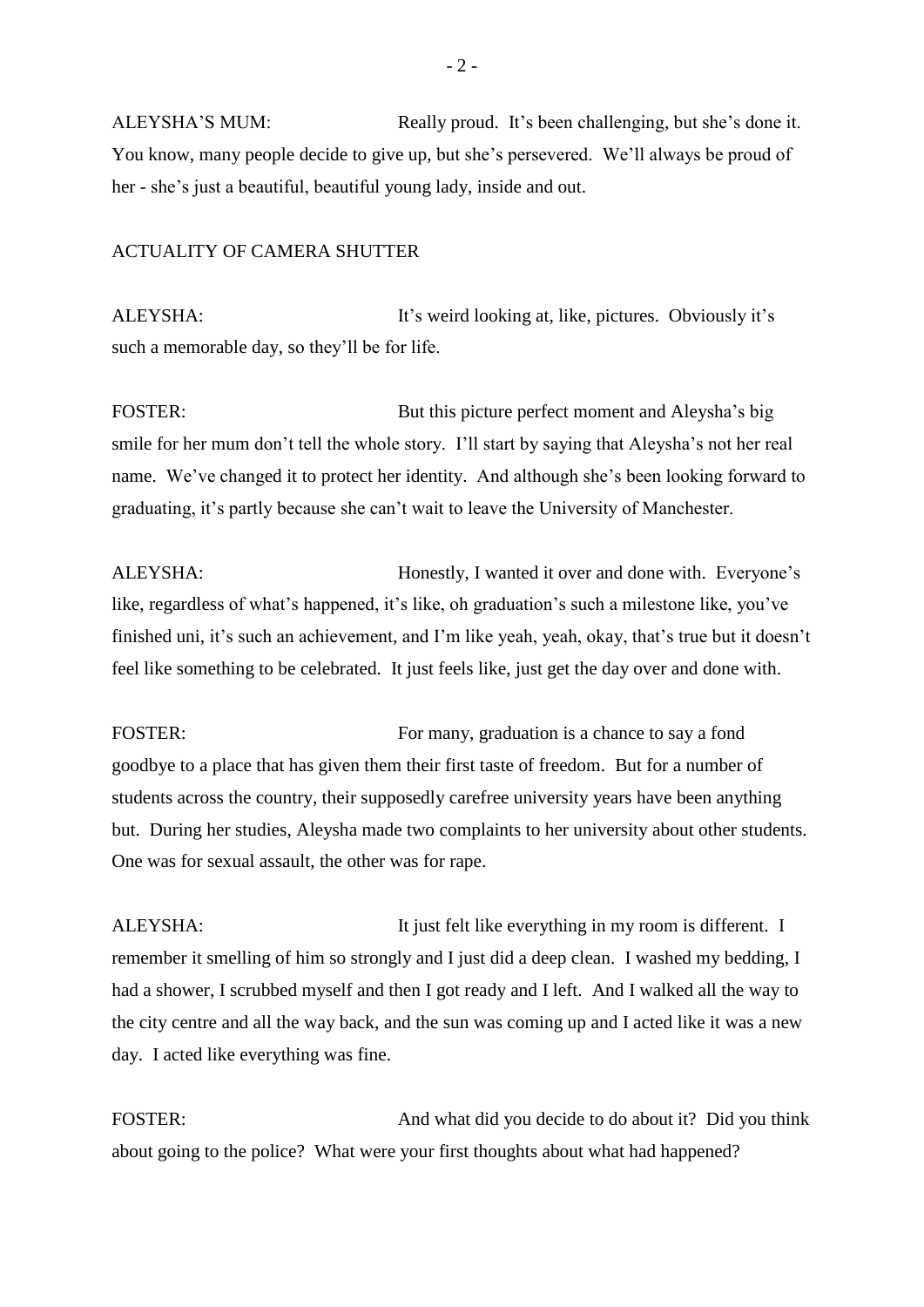ALEYSHA: I did go on the internet and find out, like, police procedures, and I remember thinking to myself, I've just got rid of all the evidence. And I don't know why, I literally was just like, I came to uni to get a degree and that's what I'm going to do, nothing's going to stop me from doing that. So I acted fine with my friends, I was going to my lectures, I was just trying to keep my life the same, to be honest. So yeah, I didn't tell anyone.

FOSTER: But after a few months, cracks started to appear in Aleysha's facade. Her studies were suffering and, after missing homework deadlines, her lecturer kept her back after class. Aleysha opened up and was referred for counselling. Aleysha had an option other than going to the police. She could make a complaint to her university and have her case examined there, at a disciplinary hearing.

ALEYSHA: I had two meetings. One was just about the general procedures and how things usually go with disciplinary hearings generally, so that can go from damaging property in the university or, like, using foul language to staff or something like that, to the more extreme cases like mine.

FOSTER: Up until three years ago, the guidelines for universities said sexual misconduct should never be investigated internally. But those recommendations were written in the nineties. The new ones, published in 2016 by Universities UK, encouraged universities to take on these cases in-house, with allegations to be examined on the balance of probabilities, rather than the criminal court standard of beyond reasonable doubt. Angela from Rape Crisis supports students through this process as an independent sexual violence advisor.

ANGELA: The students that I've worked with, they've come to university to study. They want to do their study, they want to enjoy all of student life, but a judicial case can be as long as three years before it even gets anywhere near a decision being made by CPS, by which time student life is over and done with. They just want to be able to go to their classes, not to see the offender, not to be triggered by the offender continuously and that is why they don't go to the police.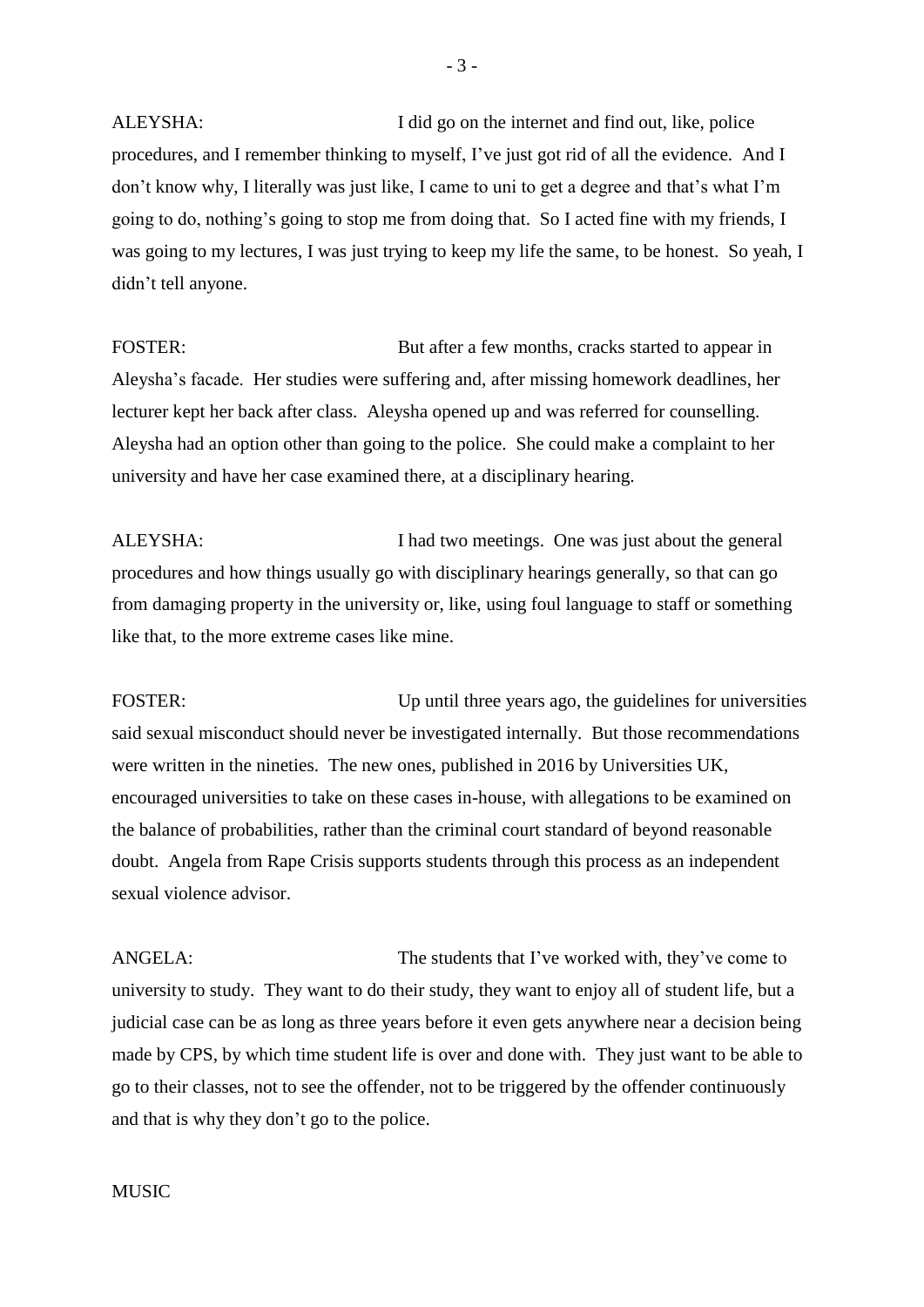FOSTER: We'll come back to Aleysha's story later, but before we discover what happened to her, I want to find out more about this system. We're not talking about just a handful of cases here. Over the summer, File on 4 asked 115 universities across the UK how many complaints of sexual misconduct had been made to them. Eighty universities responded. Collectively they've received more than 700 complaints during the last academic year. That's a seven-fold increase over the last five years. But when universities take on these cases, they're not deciding whether someone is guilty or innocent. An investigator is appointed by the university to look into the complaint, witness statements are taken and then a panel made up of staff - and sometimes a student at the university decides whether the complaint should be upheld or dismissed. Some universities, as well as telling us the numbers of complaints they're dealing with, also disclosed the sanctions meted out in recent upheld cases of sexual misconduct. They ranged from expulsion, bans from uni bars and club nights, to mandatory letters of apology. One university also told us they imposed financial sanctions, including a suspended £250 fine, astonishingly only payable if the student got into trouble again.

## EXTRACT FROM NEWS REPORT

NEWSREADER: Warwick University apologises to female students who faced online rape threats. But one victim ….

FOSTER: There's been one stand out scandal that's thrown this topic into the spotlight.

REPORTER: Five students expelled from Warwick University for being part of an online chat about raping other students.

FOSTER: In May last year, this Facebook group chat was discovered at the University of Warwick. If you're unfamiliar with the story, here's the kind of really disturbing messages the students were sharing.

READER IN STUDIO: Sometimes it's fun just to go wild and rape 100 girls. Rape the whole flat to teach them a lesson.

 $-4 -$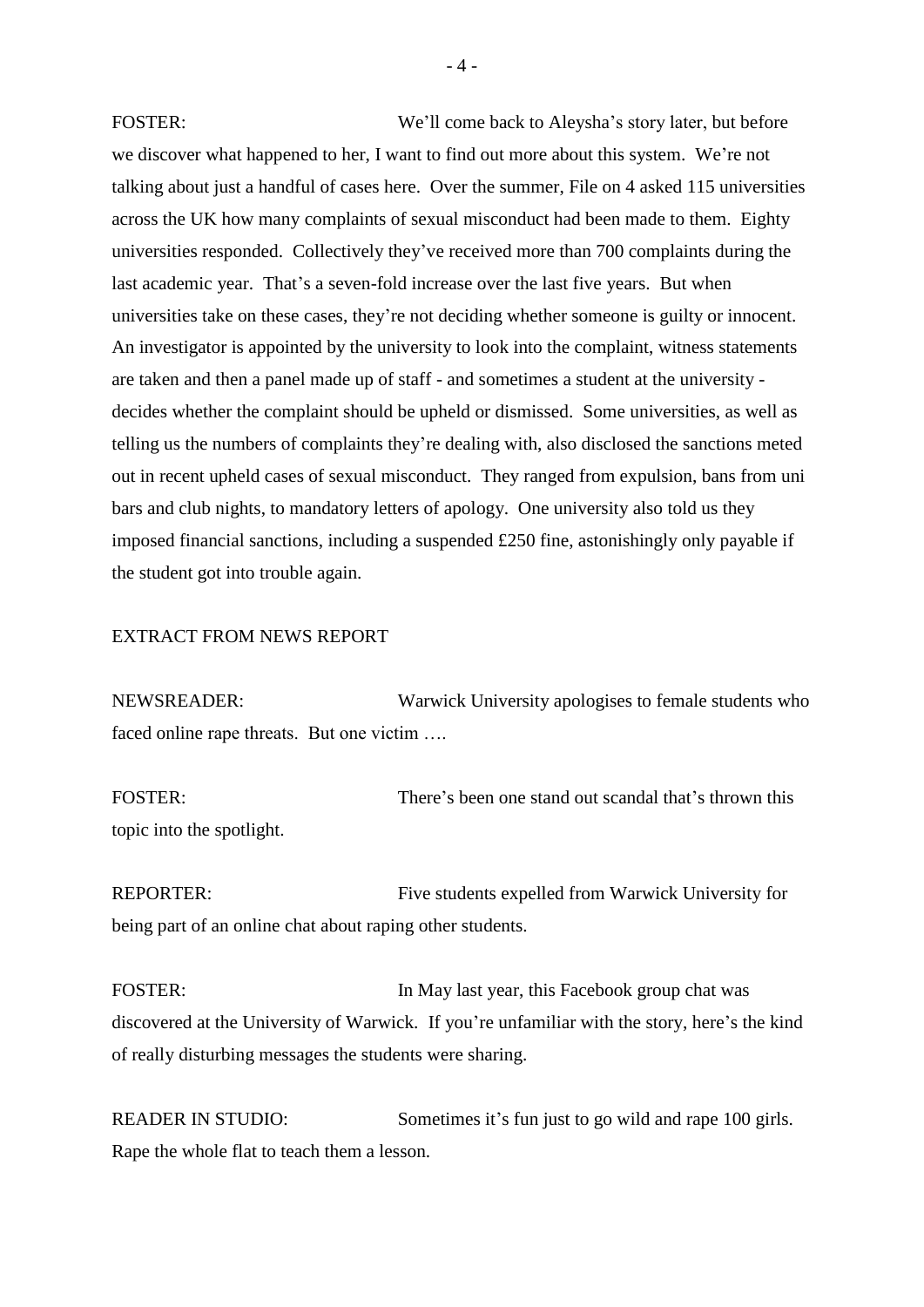READER 2 IN STUDIO: Which girl at uni would you like to pin down the most?

READER IN STUDIO: Oh God, I would hate to be in the firing line if I had a vagina.

FOSTER: One of the women named in the chat was a student we're calling Danielle. Along with another student, she decided to make a formal complaint. The university's first move was to put their Director of Press, Peter Dunn, in charge of the investigation, which immediately set alarm bells ringing for Danielle.

DANIELLE: It was straightaway a sign for us that they had appointed someone whose job is to focus on the university's reputation. And for me, that was completely contradictory to having a well-thought-out and fair investigation.

FOSTER: Dr Anna Bull, co-founder of the 1752 research and lobby group on Sexual Misconduct in Higher Education, thinks the scandal at Warwick is just the start.

BULL: Universities are extremely concerned about their reputations. I'm surprised we haven't seen more high profile scandals around this issue, particularly as students who are unsatisfied and unhappy with the complaints process are taking to social media.

FOSTER: FOSTER: FOSTER: FOSTER: any easier by those at Warwick she turned to for help.

DANIELLE: We were quite strongly advised by a lot of the people within the university that we shouldn't make a complaint, because people were saying it's really difficult, it's going to be traumatic - think strongly about this. So to have people that you're kind of dependent on in a moment of vulnerability saying to you, actually you might just want to kind of put up with this, it was quite distressing and it meant that immediately you felt like you were going against the grain just by standing up and saying that it wasn't okay.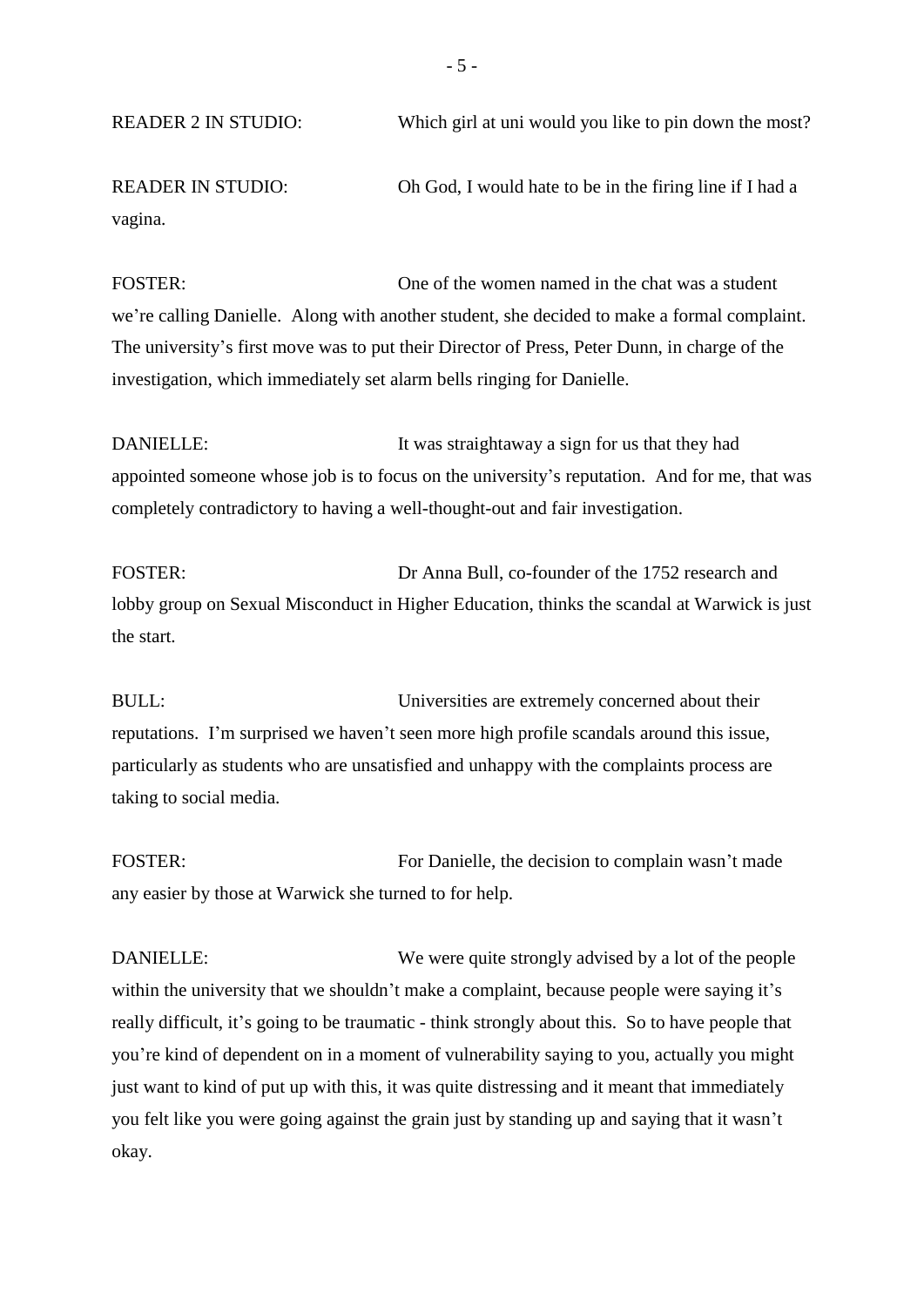FOSTER: Tell me about that investigation then.

DANIELLE: We were asked to go through over 90 pages' worth of screenshots quote by quote and explain what we thought it meant, why it was upsetting to us, whether we thought they would actually do the things that were being threatened. But we were also questioned in ways that made us feel like we were to blame for what had happened. Straightaway we were asked, have you ever had sexual relationships with any of these boys? You know, have you had sex with him? Have you had sex with him? Which immediately made us feel like we were having to defend ourselves and kind of come out and say no we haven't, but also why is it relevant?

FOSTER: FOSTER: FOSTER: the chat received a range of punishments. One of the students was banned from campus for life, two were banned for one year, and one man's case was deemed not proven. Two other men received ten year bans from campus, effectively ending their time at the university. The story might have ended there, but earlier this year Danielle found out – via the press – that those two men had had their punishments reduced on appeal, from ten years' suspension to just one. Outrage began to build.

#### ACTUALITY OF PROTEST – SHOUTING

GIRL: We won't take it anymore. It was inside this ...

FOSTER: Other women who'd been named in the chat began to speak out, taking to social media to criticise the university. It sparked an uproar online and protests on campus.

GIRL: Every survivor of sexual violence that walks around on this campus. [SHOUTS AND CHEERS] This university has failed in its duty of care, not only to me but to every …..

FOSTER: The two men who'd had their bans reduced withdrew from the university and Warwick announced an independent review into what had gone

- 6 -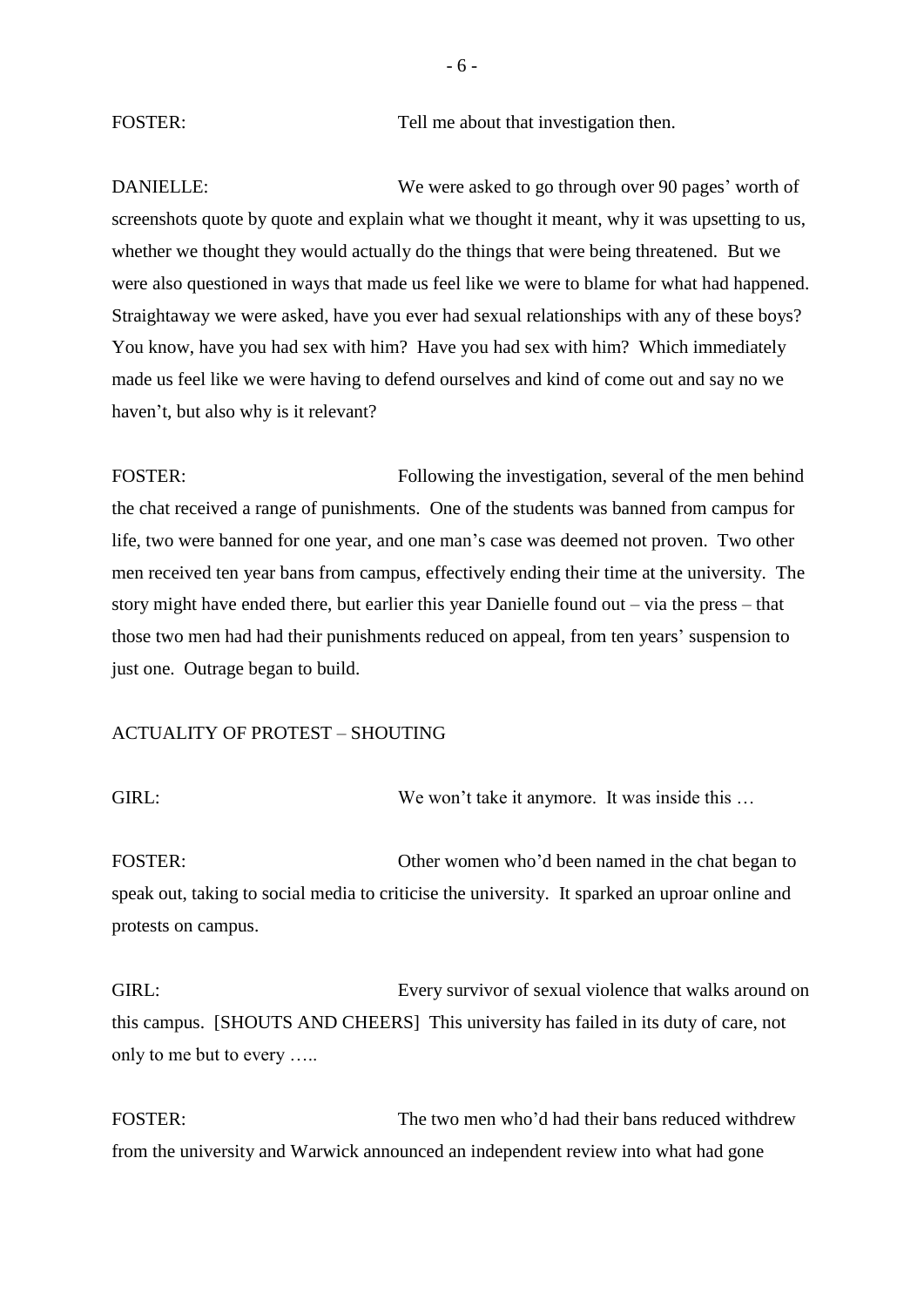FOSTER cont: wrong. Its verdict was damning. It said there had been 'a profoundly unsatisfactory outcome for almost every single person involved.' We've been in touch with the University of Warwick and they told us that they acknowledged that some mistakes were made and they've apologised for them, accepting the findings of the independent review and welcoming its recommendations. They say the university is overhauling the handling of student disciplinary and appeals processes, and there are now two new specialist external investigators to support with future disciplinary cases.

#### MUSIC

FOSTER: What the fall-out from the Warwick group chat did was to drag into the light how the university had tackled the case in-house, using this quasi-legal system and had failed spectacularly to provide satisfaction for those involved. When we started digging, we found that Warwick wasn't unique. For this documentary, we've heard from dozens of students who've turned to their universities for help when reporting sexual violence on campus. Many have emerged from their university's complaints procedure angry, disillusioned and sometimes traumatised by the very process that was meant to safeguard them.

#### ACTUALITY IN RAPE CRISIS CENTRE

FOSTER: A group of poised, but slightly nervous young women from universities across the UK are drinking mugs of tea and coffee with me around a table in a sparsely furnished Rape Crisis Centre. Although they haven't met before, the ice is soon broken as they show each other photos from uni, passing round a pack of jelly babies and a plate of veggie sausage rolls. They've agreed to share with us and each other their experiences of making a sexual misconduct complaint to their university. And they're soon finding common ground.

GIRL: It was like being gaslit on an institutional level. I was suffering from PTSD and it meant that I was having flashbacks like multiple times a day and it was really, really hard to cope for a while. Yeah, I felt like I'd been victimised by an institution that just didn't care.

- 7 -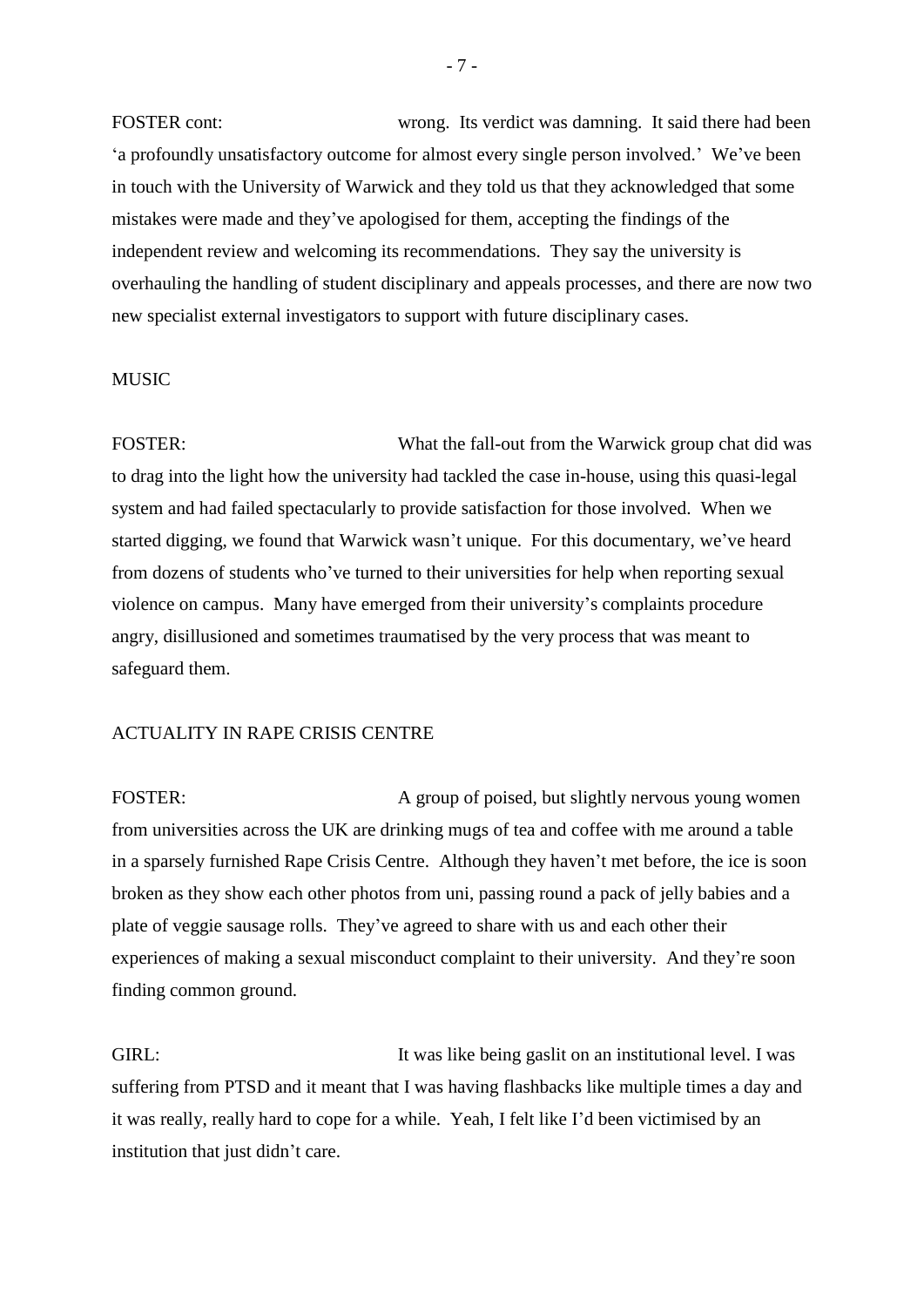GIRL 2: For me, I found the response of the institution worse than the event itself. They do care deeply, but what they care about is the reputation and finances, etc.

BRADFORD: I don't know if I'll ever get to the point where I'll be able to look back at my time at uni and associate it with much more than that time when I was harassed and then re-victimised by the university.

FOSTER: Dani Bradford graduated this summer from Cambridge University. She's 21 and the first of the women to share her story during our afternoon together. She cradles a mug of black coffee in her hands as she tells us how one of her supervisors started sending her messages. At first she thought he was just being friendly.

BRADFORD: The messages that he'd be sending me kind of got increasingly more inappropriate and kind of like lots of sexual innuendos. I asked him for the WiFi and he was like, 'Are you going to go and watch porn?' He'd send me like five in a row if I didn't reply, being like, 'Can we spoon? Give me attention, attention me, I'm lonely but you don't know that because you're sadly not here. Why have you gone to sleep?' - that sort of stuff.

FOSTER: Dani found herself having panic attacks and on the verge of dropping out because of the harassment and she decided to make a formal complaint to the university. The latest guidelines say there should be a clear, simple and accessible way to report sexual misconduct - there wasn't.

BRADFORD: I contacted various different people in my department. I contacted the office for student complaints and everyone gave me different information, they'd be like, 'You need to fill in this form; you need to fill in that form,' and in the end it turned out I didn't need to fill in a form at all I just had to email the investigator with a statement.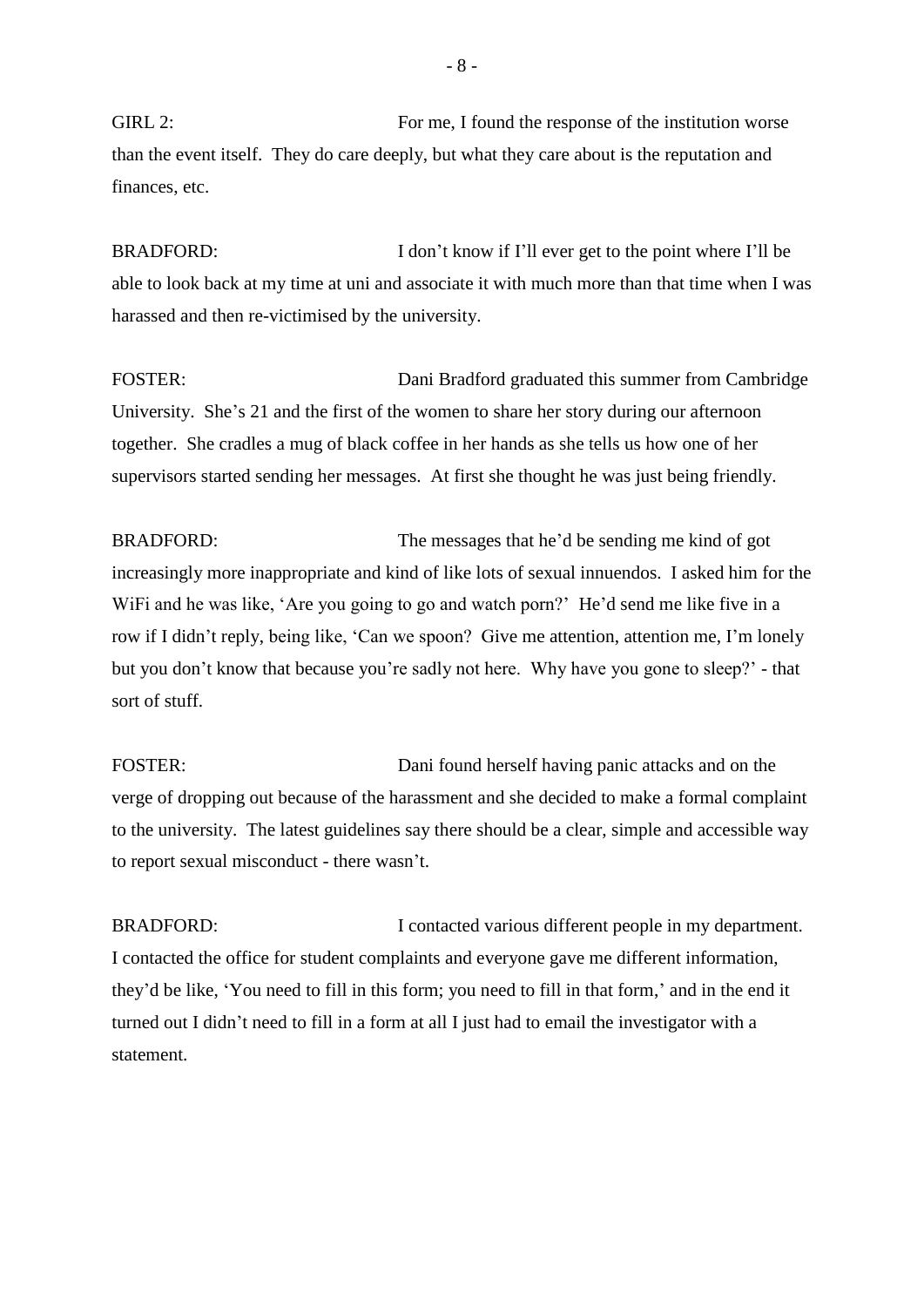FOSTER: Another of the women, a student we're calling Olivia, starts to tell her story. She also met a number of hurdles when she and two other women tried to complain about the same student to her institution's Sexual Assault and Harassment Advisor.

OLIVIA: The advice we were given was that nothing that we had said was serious enough to go to the police. We were told essentially that the only way that we could see the student face any consequences for his actions was to take matters into our own hands - essentially to take vigilante justice. We were actually explicitly advised that the best thing that we could do would be to try to publicly humiliate this person.

FOSTER: Taking this bizarre DIY advice ended badly for Olivia - she was then accused of harassment for warning others about the student she'd accused. Dani nods at this. She was also told in emails at least eight times by staff at Cambridge that she would be at risk of a harassment complaint if she told anyone what was happening.

BRADFORD: I just felt like I was the one that was on trial. I asked for a screen and they said no, so I had to sit on the same side of the table, just like a couple of seats away from him, whilst I was cross-examined by his lawyer. Because I had screenshot evidence of the text messages, which they couldn't refute, their only case was to try and, like, destroy my character, saying that I was this really horrible person and that I was kind of really troubled. But the complaint was upheld on a charge of harassment, but the sanctions were only no contact and a letter of apology. And in order to enforce the no contact rule, I was not allowed to go in certain buildings. I had to say to people, 'Can we rearrange this, I'm not allowed to go into that building,' but I couldn't tell them why, because even though it had been upheld, I was still told that if I told anyone I would be charged with harassment.

FOSTER: How did it feel to know that you were the one who was having to make the changes, even though you had won your case?

BRADFORD: It just felt like nothing had been accomplished by that hearing. I didn't feel safe and I was kind of like, this can't be it. This can't be where it ends, because I've spent so long going through this process and it's been so horrible, this can't be all that happens.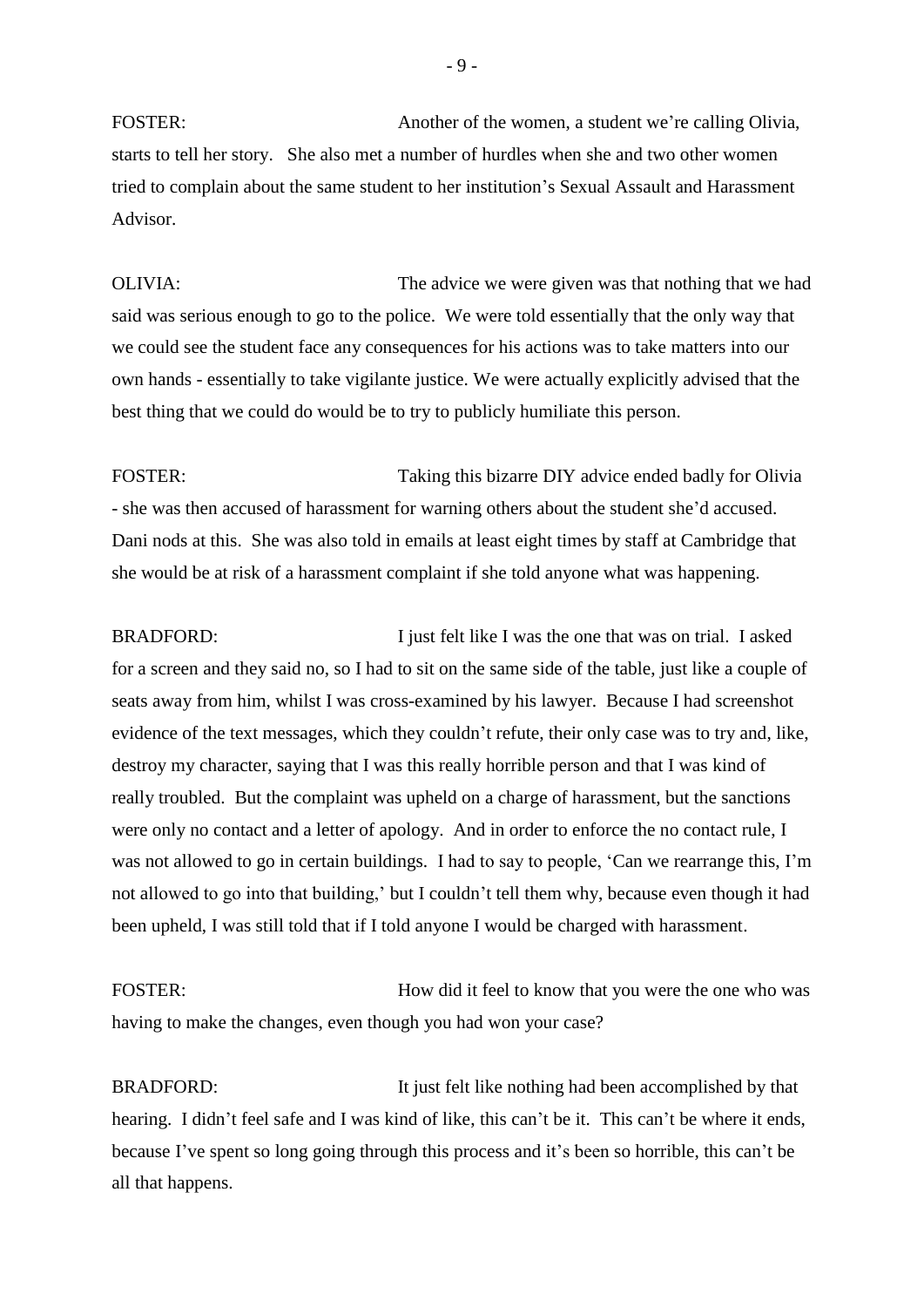FOSTER: Dani is now suing Cambridge over the handling of her complaint. Barrister Georgina Calvert Lee is representing her.

LEE:<br>We're looking at the breach of the university's duties under the Equality Act. We argue that the way they treated our client during the complaints process systemically disadvantaged her compared to the person she was complaining about. Universities tend to treat these complaints of sexual misconduct as quasi-criminal proceedings between themselves as the kind of quasi-state and a student.

FOSTER: So it's almost as if the university is playing at the legal system without having all the legal safeguards that the criminal justice system has in place?

LEE: Absolutely, because the people playing those roles are not used to being in criminal court and applying the latest standards. I don't think it would have been appropriate in a criminal trial for our client to have been cross-examined in the way she was on her mental health and her past history.

FOSTER: How many of these cases are you seeing? How many are coming across your desk now?

LEE: We're having a huge number. To give to give you some sort of specific idea, I was away last week and I came back and there were nine new calls from students or staff members at universities and they were complaining about the way the university was handling their complaint.

#### MUSIC

FOSTER: The university told us that Cambridge places the utmost importance on the welfare of its students, and they recognise that, no matter how well an investigation is handled, it is an extremely difficult experience. They add that in the last three years the university has made a lot of changes, including the introduction of anonymous reporting and the appointment of a specialist Sexual Assault and Harassment Advisor to support and advise complainants.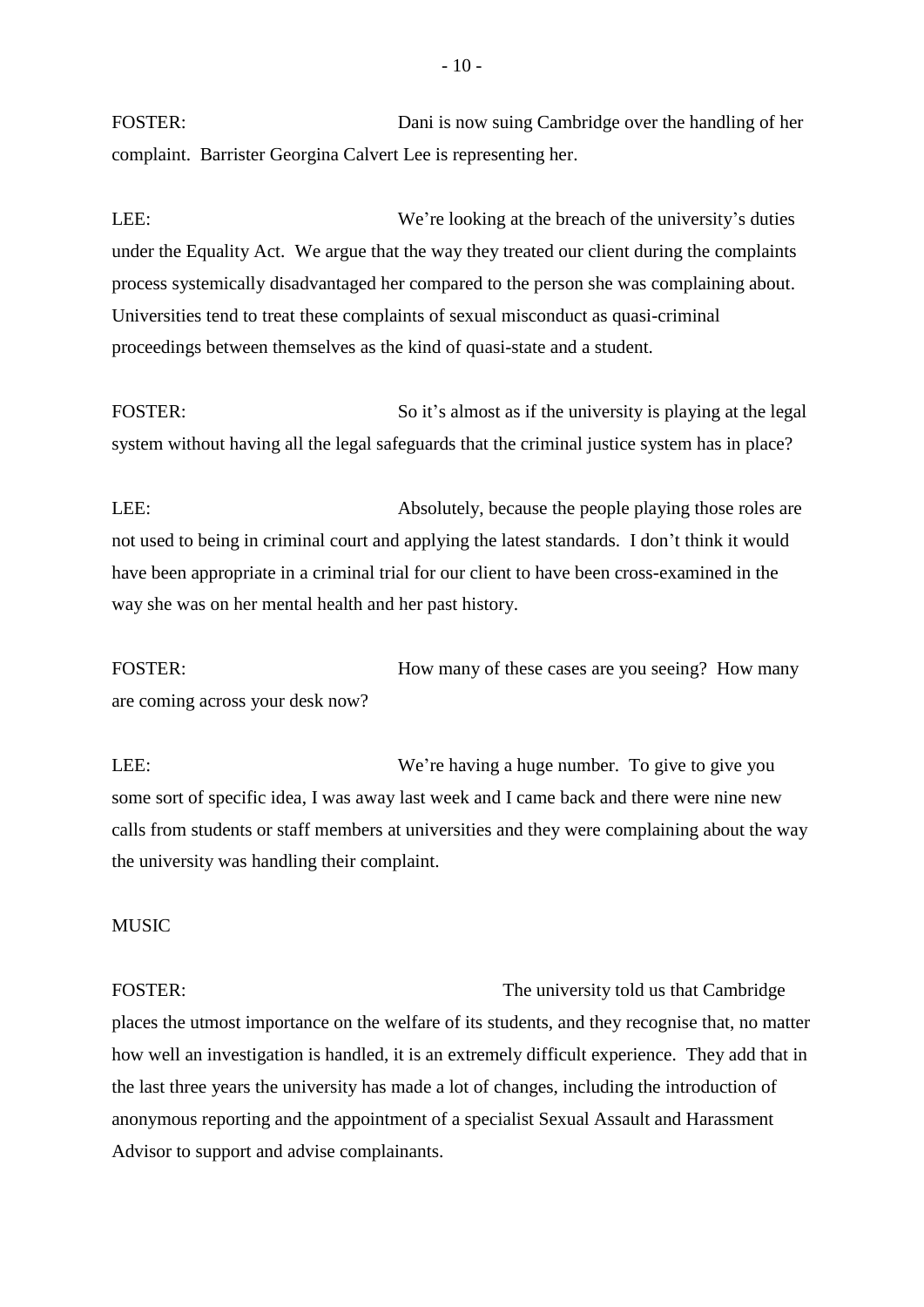FOSTER cont: When Dani's case was investigated, Cambridge University was still using the criminal burden of proof 'beyond reasonable doubt' for investigations. It's now announced it's changing to 'on the balance of probabilities' bringing it in line with other UK universities. And it's not the only change Cambridge has made this summer. It's decided to narrow the definition of harassment to no longer include sexual misconduct, which from October 1st will be dealt with as a separate process. But this has created its own problems. Some students who'd already reported to the university have found their complaints dropped because, for now, there is no mechanism for the university to process an official complaint of sexual misconduct.

#### ACTUALITY IN PARK

ALICE: These are the photos that I sent in to my tutor and like …

## FOSTER: That's bad.

ALICE: Yeah. Of bruises that I had on my legs, on my neck. So that was my big email basically saying like, I was really specific, I was like, this is the time it happened, that's how much we drank, this is exactly what happened.

FOSTER: In a park in South London, I've come to speak to another Cambridge graduate I'll call Alice. She reported a student for something called stealthing - it's where the condom is removed during sex without the other person knowing. It's illegal as you no longer have their consent. After seeing a message on social media about the same student she was accusing, she felt compelled to pursue her complaint.

ALICE: About a month after it happened, I saw a post on social media of another woman posting a picture of this guy's face and his name and saying this has happened and it being almost exactly the same, and basically being, like, everyone stay away from him – slash - if you know anything, talk to me about it. So I messaged her and started talking to her about it, and then she told me that she'd spoken to two other women who he'd either sexually harassed, sexually assaulted.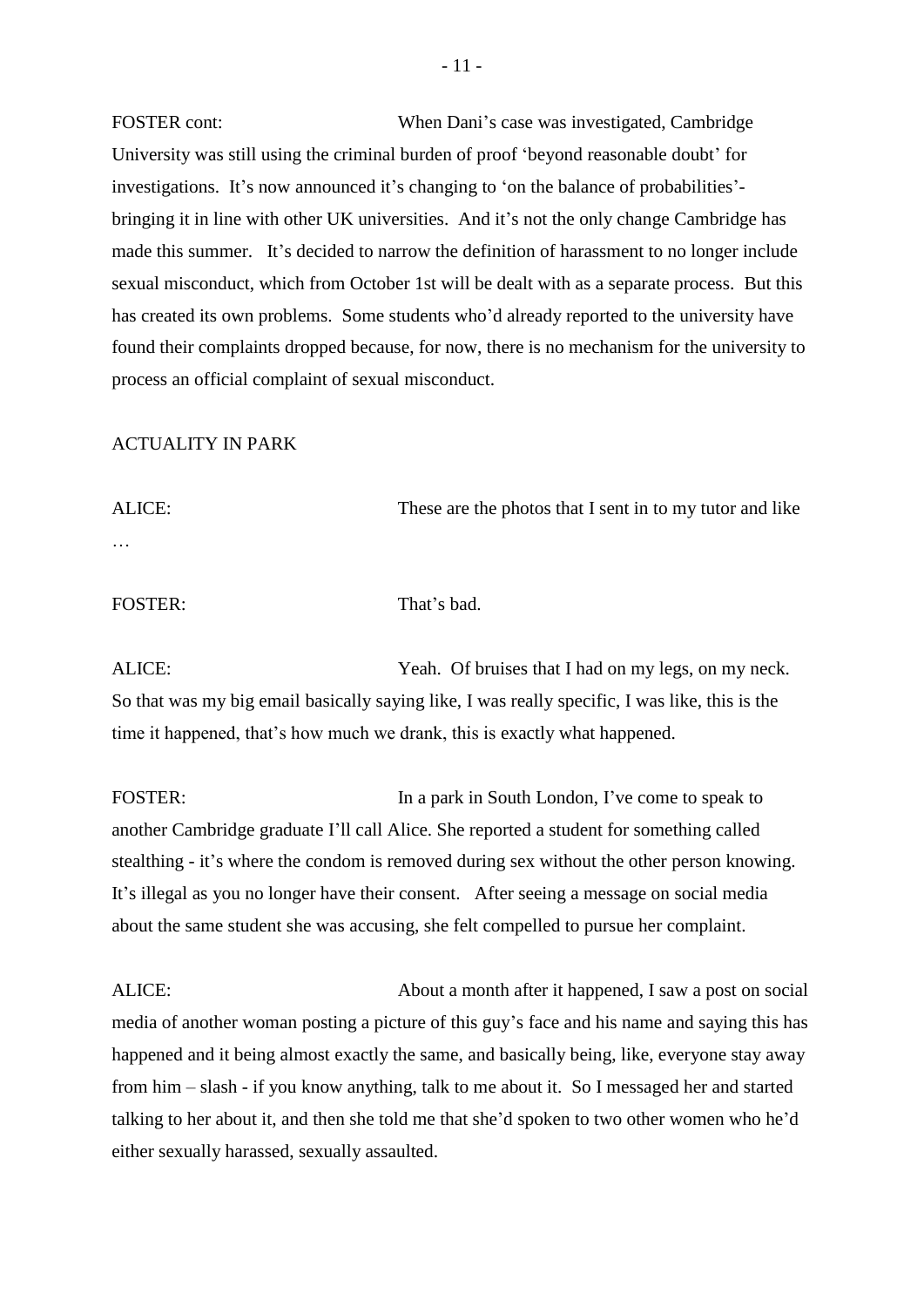FOSTER: And Alice didn't stop there. She turned detective, contacting those women and others who'd commented on the post. She ended up speaking to eight women who'd had negative sexual experiences with the same student she was accusing. A trail of emails shows how she kept the university posted on what she found. Alice was waiting for a date for her preliminary hearing with the university when, out of the blue, she was informed her case was being dropped.

ALICE: It was a really dense email. It was all like legal jargon. I was kind of like, I don't understand, so I emailed back being like, can I just check that this is what it means, that my case won't go forward, other people's cases won't go forward because it no longer fits your definition. And then I was like, and like just to let you know now that this means you're complicit in this because you are all fully aware. Do you not want to do anything about it?

FOSTER: Alice, who's now graduated, is angry that a possible serial sexual predator remains on campus, unchallenged - unless a current student decides to mount a fresh complaint under the new rules.

ALICE: I had all of this evidence stacked up to the point where I was like, well, you know, if they don't take this seriously then what was going on? Like, I can, I said to them like two months ago, this guy is a predator. Then I found more evidence, then I found more of it. I've done the work. I've done the work they should be doing.

FOSTER: We also asked Cambridge University why they'd dropped Alice's case. They told us that until they can formally take on sexual misconduct cases from October  $1<sup>st</sup>$ , they will still investigate, offer students support and a way to complain informally - and that those cases that constitute harassment will be taken forward. Unfortunately for Alice, hers doesn't fit that definition and will therefore not be taken further.

#### **MUSIC**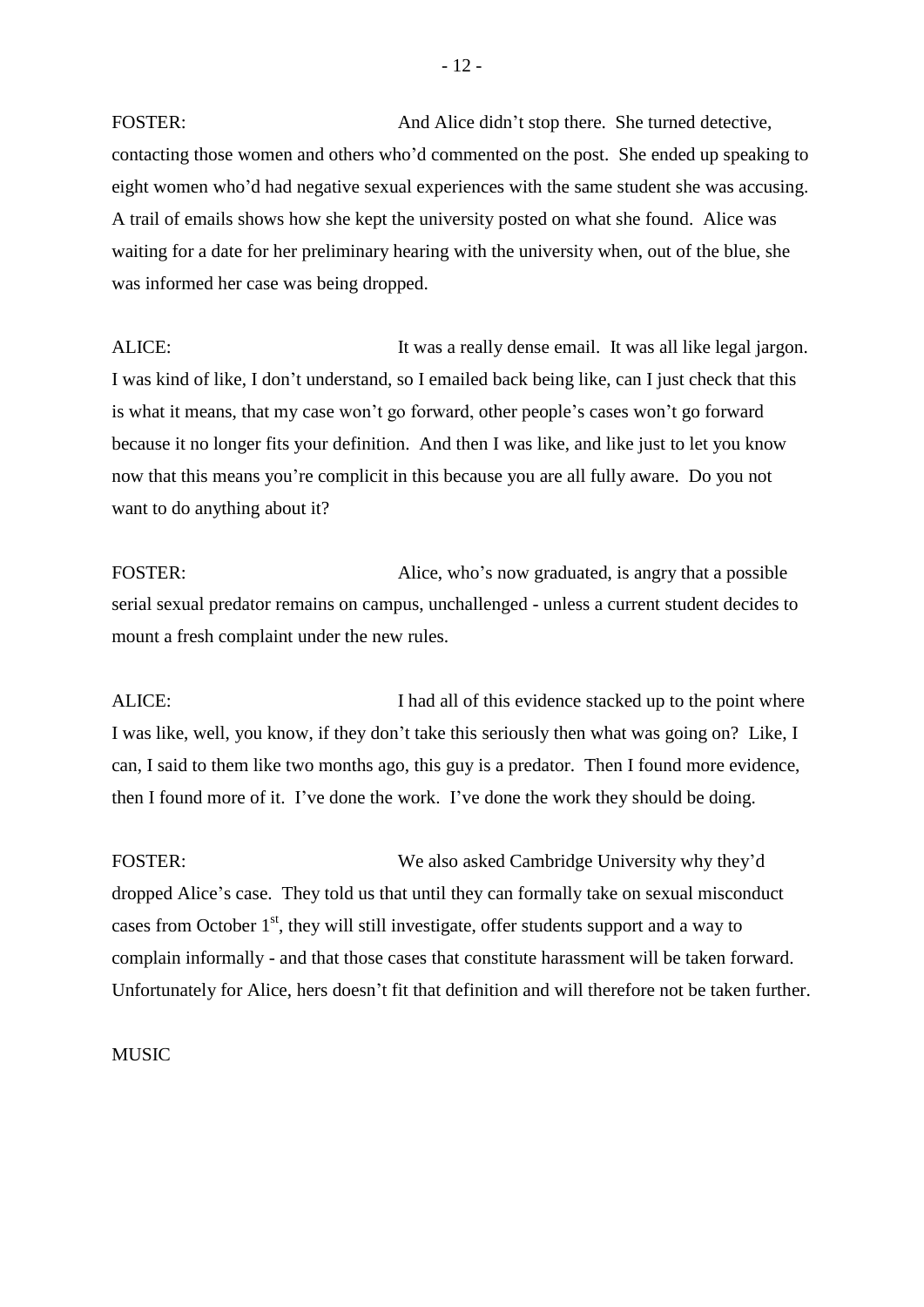FOSTER: FIle on 4 sent out an online questionnaire through the website The Student Room, asking for experiences of sexual assault and harassment at UK universities. 352 people responded, with many of them leaving comments, sharing their stories, and many of them told us the incident happened during their first year. We asked if they'd reported to their university. Only 56 students told us they had. But very few said measures were put in place by the university to protect them after they'd made the complaint. Remember Aleysha, who we met at her graduation? She made two complaints - one of rape and one of sexual assault to Manchester University. After a nine month wait, the panel at her sexual assault hearing decided there was insufficient evidence. Her rape complaint had a much faster turnaround and was upheld. Even so, Aleysha was never informed of any sanctions imposed by the university on the other student. She still doesn't know if he was allowed to stay at the university.

ALEYSHA: It was that paranoia and I remember walking down the street thinking like, oh my gosh, that's him, and like then having a panic attack. If I knew, like, okay, he's not going to be in university, at least I can leave my house and know that I'm not going to see him. I had nothing, and that was partly why I didn't leave my house for ages and going to uni was difficult.

FOSTER: Manchester University told us they do recognise the negative impact on Aleysha of some of their processes and are very sorry for any distress she's experienced. They add that lessons have been learned and changes made, including the appointment of a Sexual Violence and Harassment Response Manager to oversee any complaint of sexual misconduct. They say they're now confident they have the robust measures in place to make sure complaints are managed supportively, sensitively, and in a fair and timely manner.

MUSIC

FOSTER: The disciplinary panels we've been hearing about are usually made up of university academics and a student representative. As a student, Lara, not her real name, sat on a sexual misconduct disciplinary panel while she was interning at her university last summer.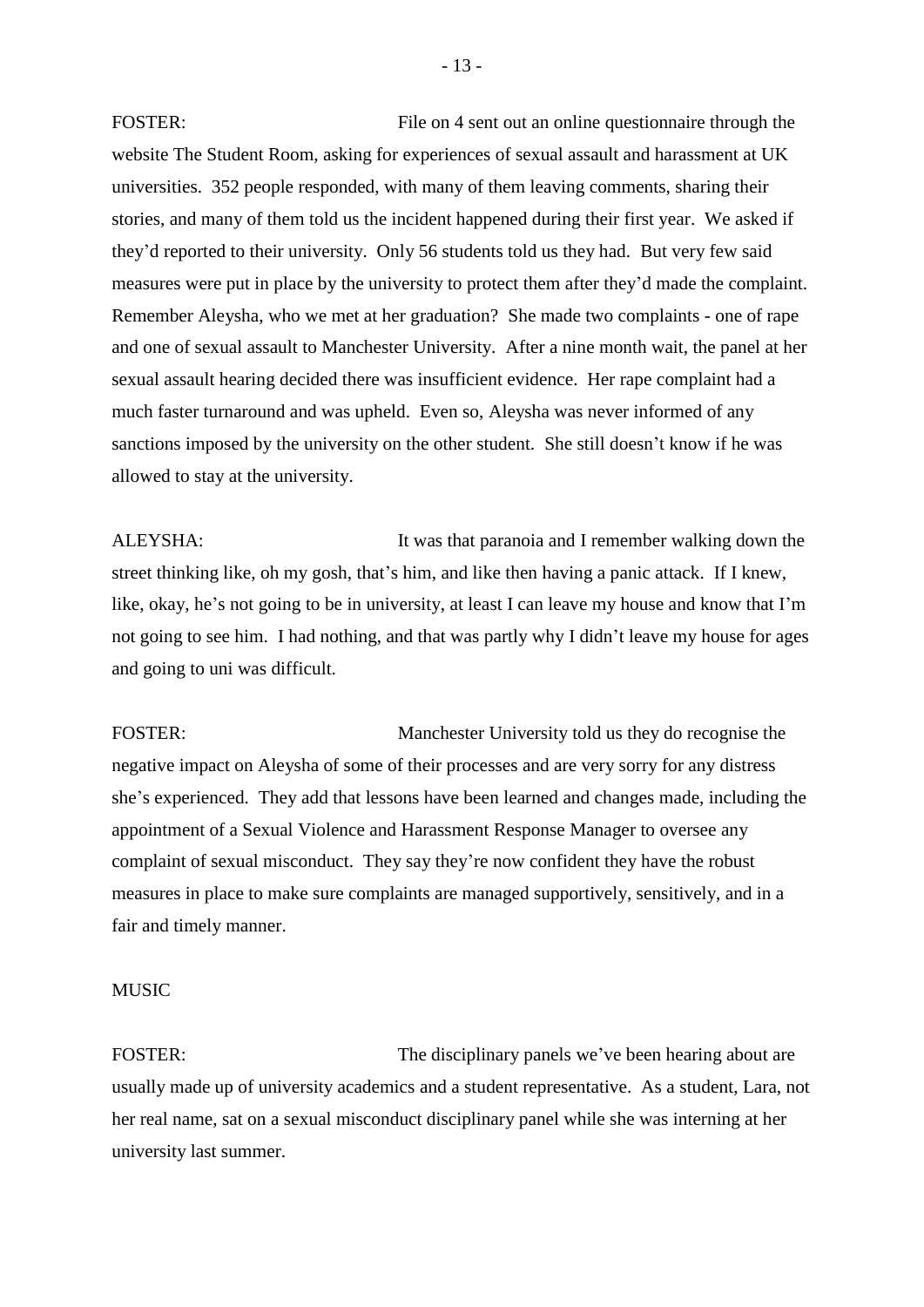LARA: I had very brief training, so I was kind of told about how they run and I read all the regulations and the details about how disciplinary panels are meant to run beforehand. But other than that, I wasn't given any sort of detailed training. I felt definitely unprepared to deal with such a case in that, you know, I don't truly know the effect of sexual assault or, you know, the real implications of that mentally or otherwise, but it was definitely a shocking experience.

FOSTER: And lack of training is what lawyer Aidan O'Brien believes lies at the heart of a flawed process.

O'BRIEN: The fact of the matter is that they're not trained, they're not experienced in assessing evidence, weighing evidence, the principles of natural justice, how to go about these hearings in a fair-handed manner. That's not necessarily their fault. It's because they're quite simply not trained to do that or qualified to do that.

FOSTER: Aidan has represented a number of students who had complaints of sexual misconduct upheld against them.

O'BRIEN: I would say the system is probably failing all parties because of this lack of understanding by the investigators and the panel members.

FOSTER: So for you the answer would be to have a lawyer oversee this process?

O'BRIEN: I think in a perfect world all panels should be chaired by someone who's legally qualified. Not just legally qualified, but also someone who has actually been in practice. It's right to have lay wing members - in my view, they add particular experience to the panel which is useful - but they could be assisted and guided by someone who was able to talk them through the burden of proof, the standard of proof , how one weighs evidence - these types of concepts that come naturally to most trained lawyers.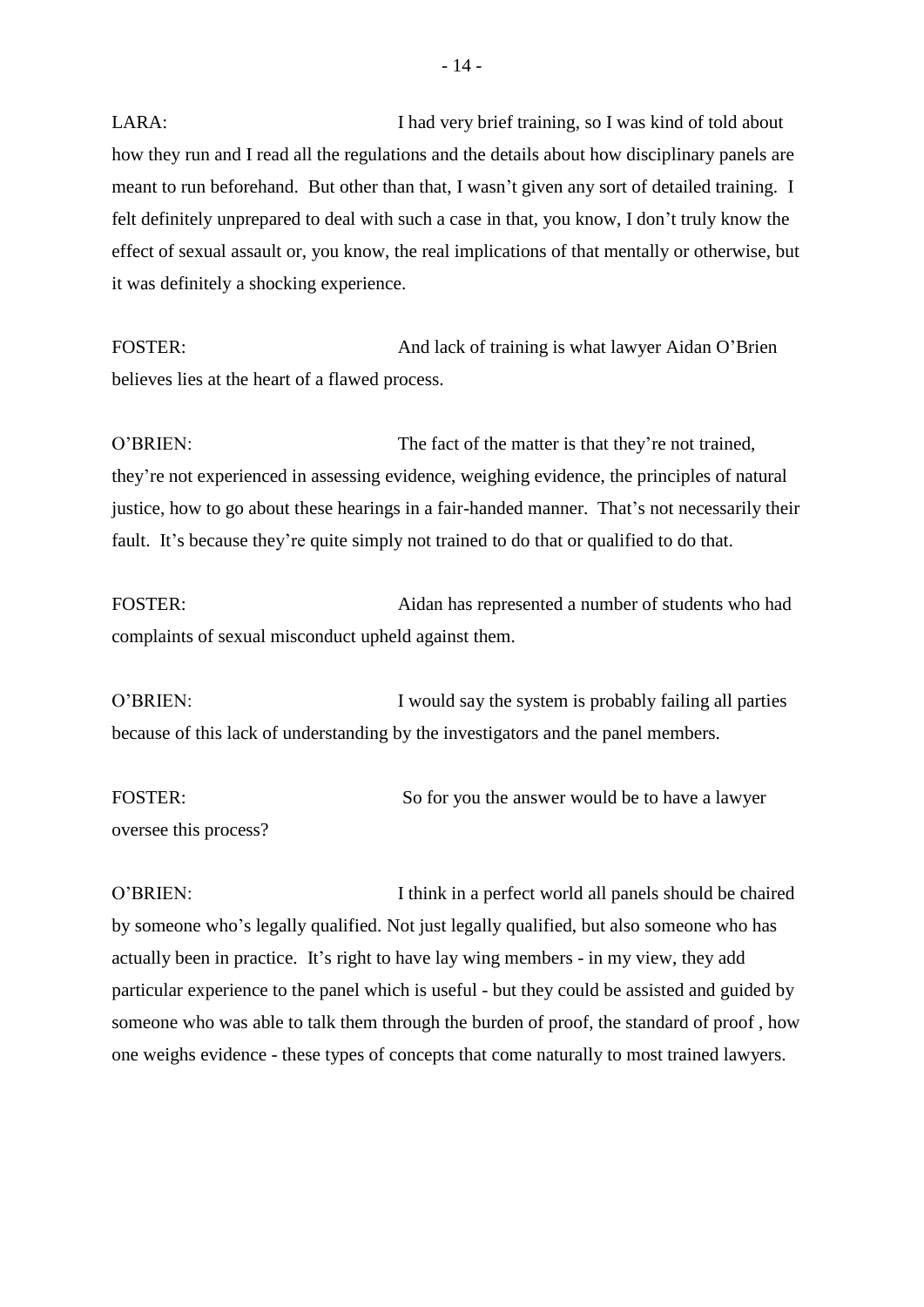FOSTER: All universities are independent, autonomous institutions. So who is stepping up to make sure that changes are made at the universities who are failing in their duty of care? The Office for Students is the independent watchdog for the sector. Nicola Dandridge is their Chief Executive.

DANDRIDGE: We have invested over £2 million in initiatives across the sector to work out ways of addressing this issue. We're seeing lots of initiatives that we have funded that we think should be rolled out more widely. We have responsibilities as the regulator to make sure that universities are dealing and managing and leading these sorts of issues effectively, and if we see evidence of a university that's got serious problems in not dealing with this, then we do have the powers to intervene - and we would.

FOSTER: When are you going to intervene though? Because clearly there are a lot of students who feel very let down by their universities, who've been traumatised.

DANDRIDGE: Well, our focus will be on what's in the best interest of the student, and universities are independent organisations, they're autonomous, and it's their responsibility to make sure they're dealing with this effectively. So I think our primary focus has to be to make sure that they have the understanding and know what effective practice would look like, so that they can deal with this, so we don't want to take responsibility ourselves when it's them that should be doing it.

FOSTER: I suppose the trouble is, you are hoping they will take responsibility. But who in the end is holding them to account, because at the moment it seems that that is falling to the students themselves. It seems to be protests. It seems to be social media. It seems to be students kicking up a fuss, which is making universities take action and surely that's your job?

DANDRIDGE: Where there's serious examples of universities failing to address these issues seriously, where our powers are appropriate and where we can intervene.

FOSTER: Do you expect you will be intervening?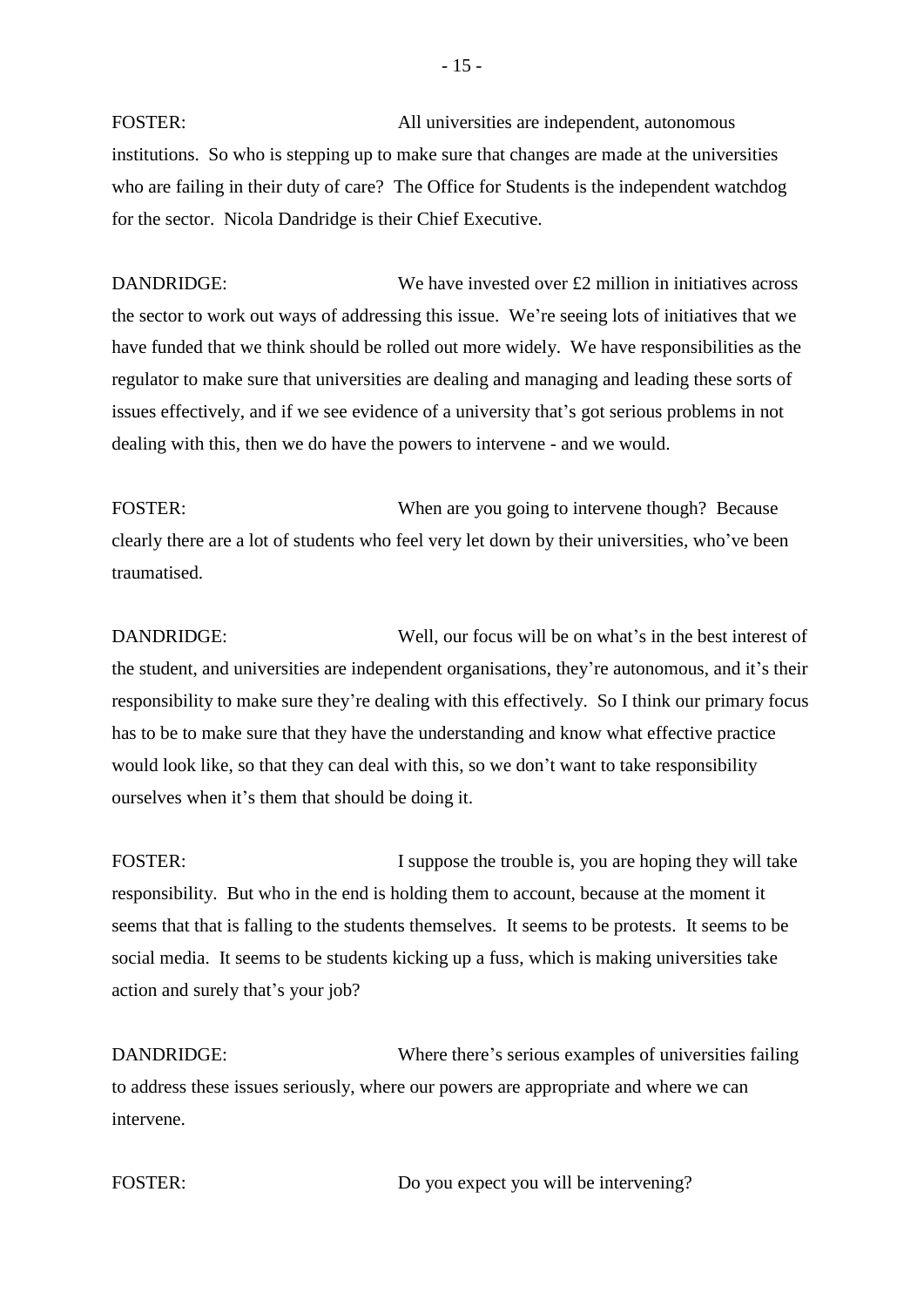DANDRIDGE: Yes, I think we probably will have to, but we will always be focused on making sure that our intervention is appropriate and in the best interests of students. It's not about punishing universities, it's making sure that the appropriate support is given to students, and their interests have to be very much our focus.

FOSTER: But there is work being done at several UK universities to ensure OfS intervention won't be needed.

#### ACTUALITY ON KEELE UNIVERSITY CAMPUS

PRINCE: So we're pretty much in the heart of campus now. We've got the chapel to our left and student services over to our right. Lots of green space.

FOSTER:<br>
Keele University in Staffordshire is trying to improve the disciplinary process for its students - it's already introduced specialist counsellors and compulsory training in sexual misconduct for panel members. Dr Kelly Prince, the Serious Incident Officer, is well aware of the pitfalls.

PRINCE: The issue here is that actually this is an area where it's really easy to get things wrong. I think we're at a point now where we've got more questions outstanding than we have been able to answer so far. I think we can look to the sector in the US and in Canada and look at where they are, because they're probably, you know, five to six years further down the line than we are. They're dealing with a lot of legal cases now, and I think that sector bodies need to come together to help us try and answer those questions and to put standard practices in place.

# MUSIC – LIVE BAND

FOSTER: By the time the thousands of freshers starting student life up and down the country this week put on their caps and gowns and line up to accept their diplomas, it's to be hoped that the picture will have improved. But for the women we've spoken to, change will come too late to salvage what's been lost of their precious university years.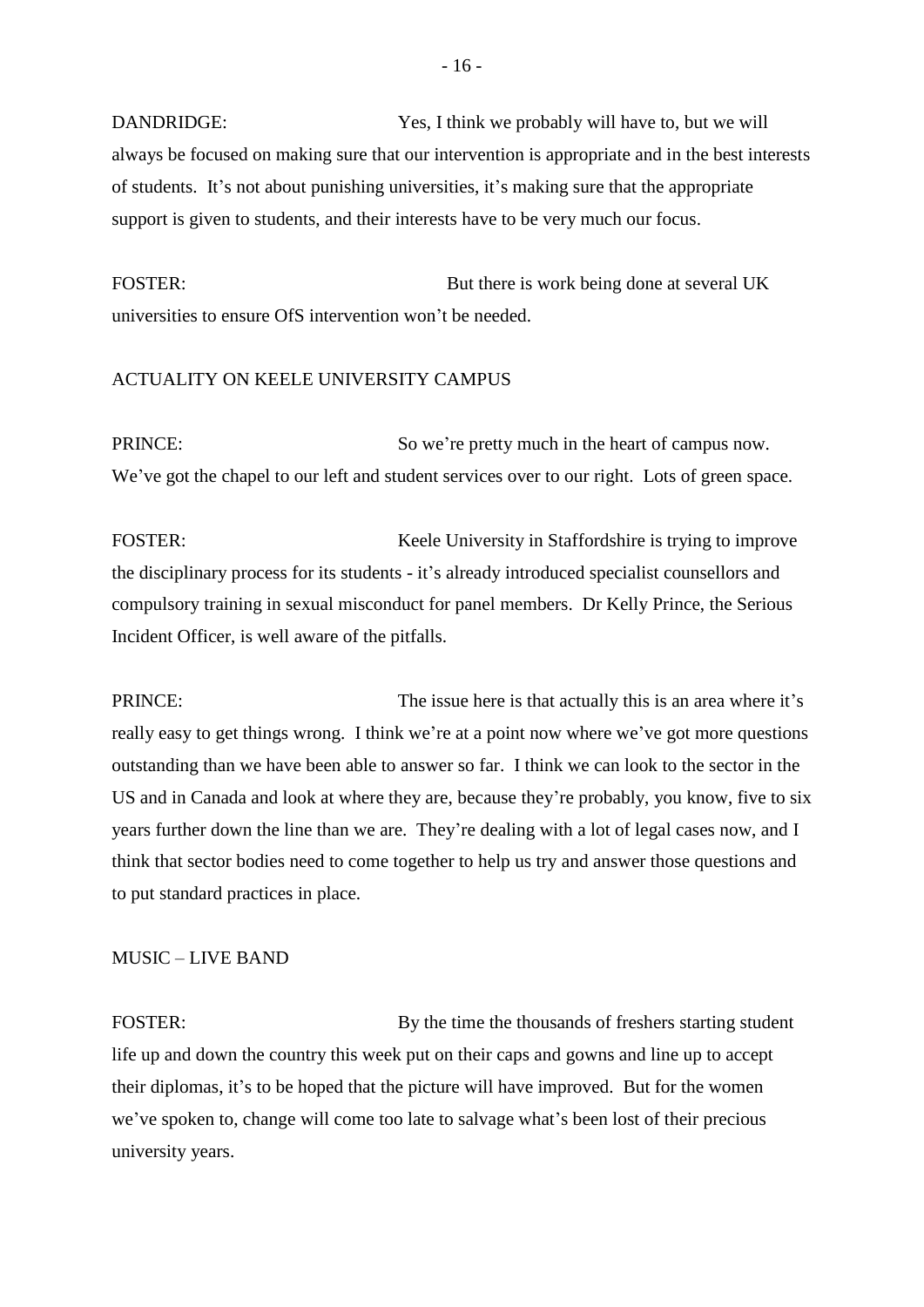GIRL: I would say I've lost my innocence in a way, my carefree, happy nature. My view now in life is a little bit more looking at the worst things that can happen rather than the best things that can happen. My world isn't as bright and as colourful.

GIRL 2: I graduated recently and obviously everyone was posting their photos of graduation, talking about like how much they loved uni and I was like, I really can't relate to that, like, imagine having a time at uni where you can actually focus on your studies and make friends and go out clubbing and really enjoy it. Imagine being able to go to a coffee shop without being scared, like I just, it takes a lot away from you.

GIRL 3: I also recently graduated and it's really hard to write a positive post about, oh yeah, I'm so glad, I'm so happy that I went here and stuff, because when I went to my university, I was half a mark off getting into another university, and I can't help but think if I got that other half mark, my life would be quite different by now, and I might be graduating at this time writing a good post about what an amazing time I had, like all my friends are. [MUSIC] And it's really difficult to look back at university and think, yeah, I definitely wouldn't change anything about that.

FOSTER: Well, that's it for this week's edition of File on 4, but before we go we wanted to share news of something rather dramatic that happened after last week's edition, which was reported by Paul Kenyon.

KENYON: Thanks for that, Fiona . Well, you may remember that last week we revealed how hundreds of sex offenders have gone missing, despite court orders which restrict their movements and require them to report regularly to the authorities. I travelled to Bulgaria to track down a 43 year old British paedophile called Daniel Erickson-Hull. He was on the run after breaching his court order, which barred him from travelling abroad without notifying the police. He'd just served a sentence for possessing hundreds of indecent images of children. Last month we found him working as a self-styled pastor in a poor Roma community in a city called Sliven, where he'd been living since he went on the run two years ago. I confronted him in a run-down church hall.

# ACTUALITY IN CHURCH HALL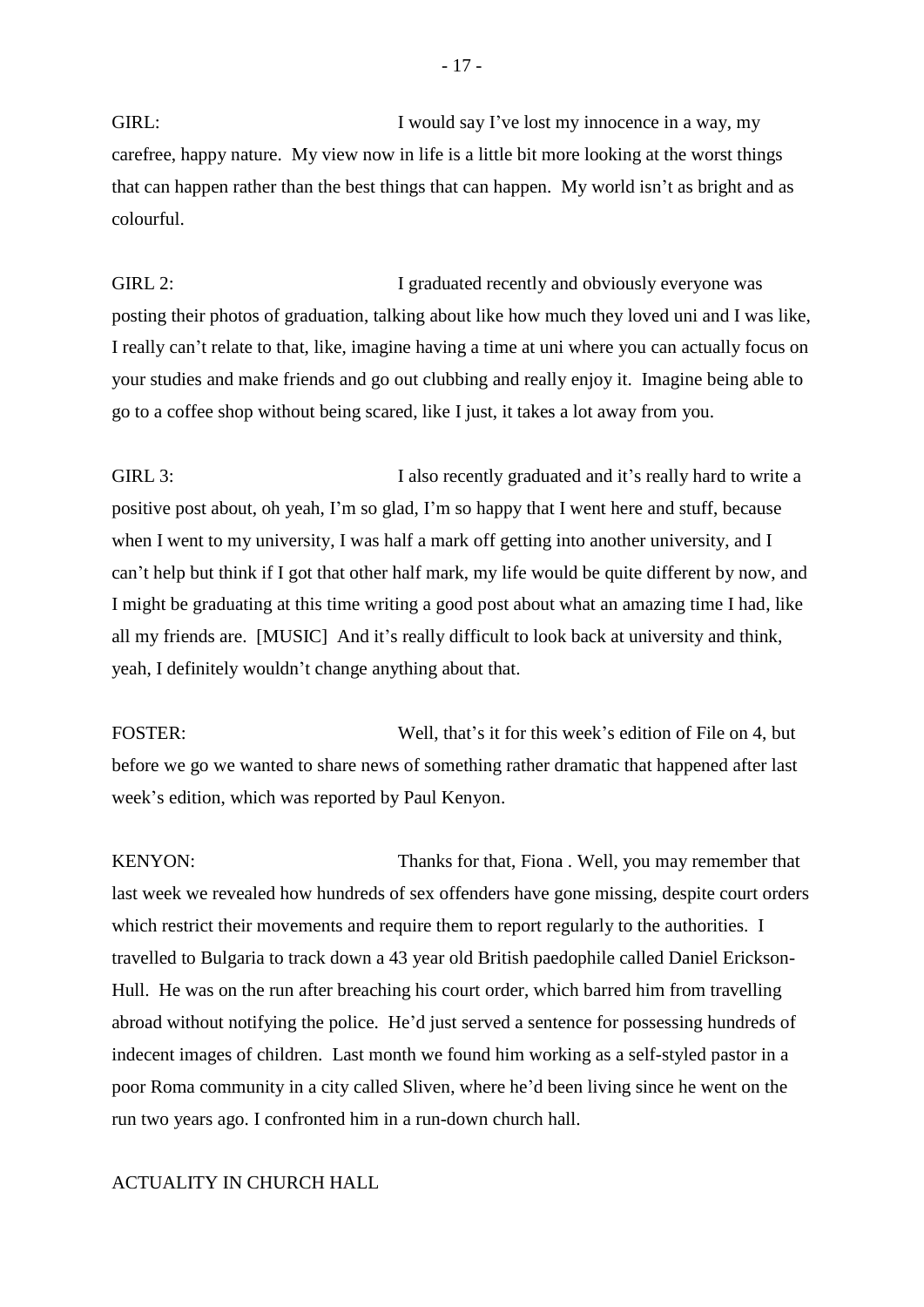| <b>KENYON:</b>                               | Daniel, Daniel Hull - how are you?                   |
|----------------------------------------------|------------------------------------------------------|
| HULL:                                        | Fine.                                                |
| KENYON:<br>paedophile on the run aren't you? | Good to see you. My name is Paul Kenyon. You're a    |
| HULL:                                        | No.                                                  |
| KENYON:                                      | Yes, you are on the run.                             |
| HULL:                                        | No.                                                  |
| KENYON:                                      | And you're a paedophile                              |
| HULL:                                        | I am most certainly not.                             |
| <b>KENYON:</b><br>children.                  | And you've been here with lots of unaccompanied      |
| HULL:                                        | No.                                                  |
| <b>KENYON:</b>                               | You have been told by the judge, haven't you         |
| HULL:                                        | No.                                                  |
| <b>KENYON:</b>                               | very specifically that you are a danger to children. |
| HULL:                                        | I am not a danger to children.                       |
| <b>KENYON:</b>                               | Did the judge say that?                              |
| Hull made for the door.                      |                                                      |